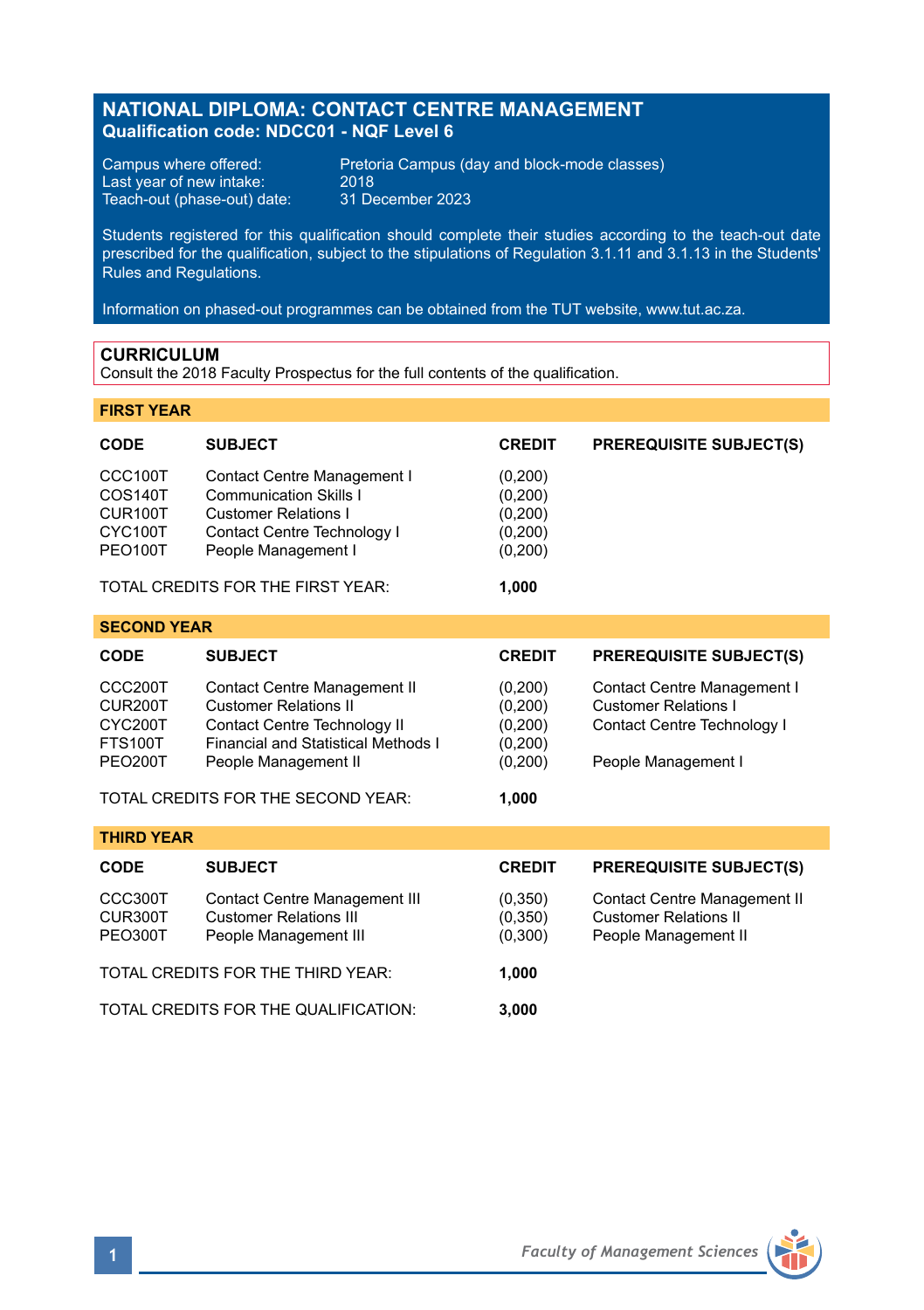# **SUBJECT INFORMATION (OVERVIEW OF SYLLABUS)**

The syllabus content is subject to change to accommodate industry changes. Please note that a more detailed syllabus is available at the Department or in the study guide that is applicable to a particular subject. At time of publication, the syllabus content was defined as follows:

# **C**

# **COMMUNICATION SKILLS I (COS140T) 1 X 3-HOUR PAPER**

### *(Subject custodian: Department of Applied Languages)*

The development of communication skills in the contact centre environment, emphasising basic communication skills, professional English and telephone skills. (Total tuition time: ± 130 hours)

# **CONTACT CENTRE MANAGEMENT I (CCC100T) 1 X 3-HOUR PAPER**

*(Subject custodian: Department of Business and Information Management Services)* An overview of the management of a contact centre, with the emphasis on basic business principles and industry and product knowledge. (Total tuition time: ± 96 hours)

# **CONTACT CENTRE MANAGEMENT II (CCC200T) 1 X 3-HOUR PAPER**

*(Subject custodian: Department of Business and Information Management Services)* Creating world-class contact centre management skills, focusing on management principles, decision-making, productivity, contact centre administration, quality management, etc. (Total tuition time: ± 96 hours)

# **CONTACT CENTRE MANAGEMENT III (CCC300T) 1 X 3-HOUR PAPER**

# *(Subject custodian: Department of Business and Information Management Services)*

Creating contact centre management skills, focusing on advanced business principles, logistic management, introduction to project management and information management. (Total tuition time: ± 96 hours)

# **CONTACT CENTRE TECHNOLOGY I (CYC100T) CONTINUOUS ASSESSMENT**

*Subject custodian: Department of Business and Information Management Services)* A study of the latest technology in the contact centre environment in an effort to enable students to use the basic technology and to inform them of the latest developments and trends. (Total tuition time: ± 96 hours)

# **CONTACT CENTRE TECHNOLOGY II (CYC200T) CONTINUOUS ASSESSMENT**

# *(Subject custodian: Department of Business and Information Management Services)*

A focus on information management and the integration of technology in the contact centre. (Total tuition time: ± 96 hours)

# **CUSTOMER RELATIONS I (CUR100T) 1 X 3-HOUR PAPER**

# *(Subject custodian: Department of Marketing, Supply Chain and Sport Management)*

An introduction to service marketing. The fundamentals of the service marketing exchange process, distinguishing features, value (customer service, satisfaction and loyalty) and service metrics and technology. Elements of services: 7Ps. Planning, implementation and control. (Total tuition time: ± 96 hours)

# **CUSTOMER RELATIONS II (CUR200T) 1 X 3-HOUR PAPER**

# *(Subject custodian: Department of Marketing, Supply Chain and Sport Management)*

Creating skills to ensure customer satisfaction and service quality by focusing on service marketing principles and customer service relationship management. (Total tuition time: ± 96 hours)

# **CUSTOMER RELATIONS III (CUR300T) 1 X 3-HOUR PAPER**

*(Subject custodian: Department of Marketing, Supply Chain and Sport Management)*

Fundamental philosophies of Customer Relationship Management (CRM): An overview of customer service within the working environment; An in-depth understanding of decision-making styles displayed by customers; An instrument for measuring customer satisfaction within the working environment; The significance of building relationships with loyal customers and implications of offering poor service to customers. (Total tuition time: ± 96 hours)